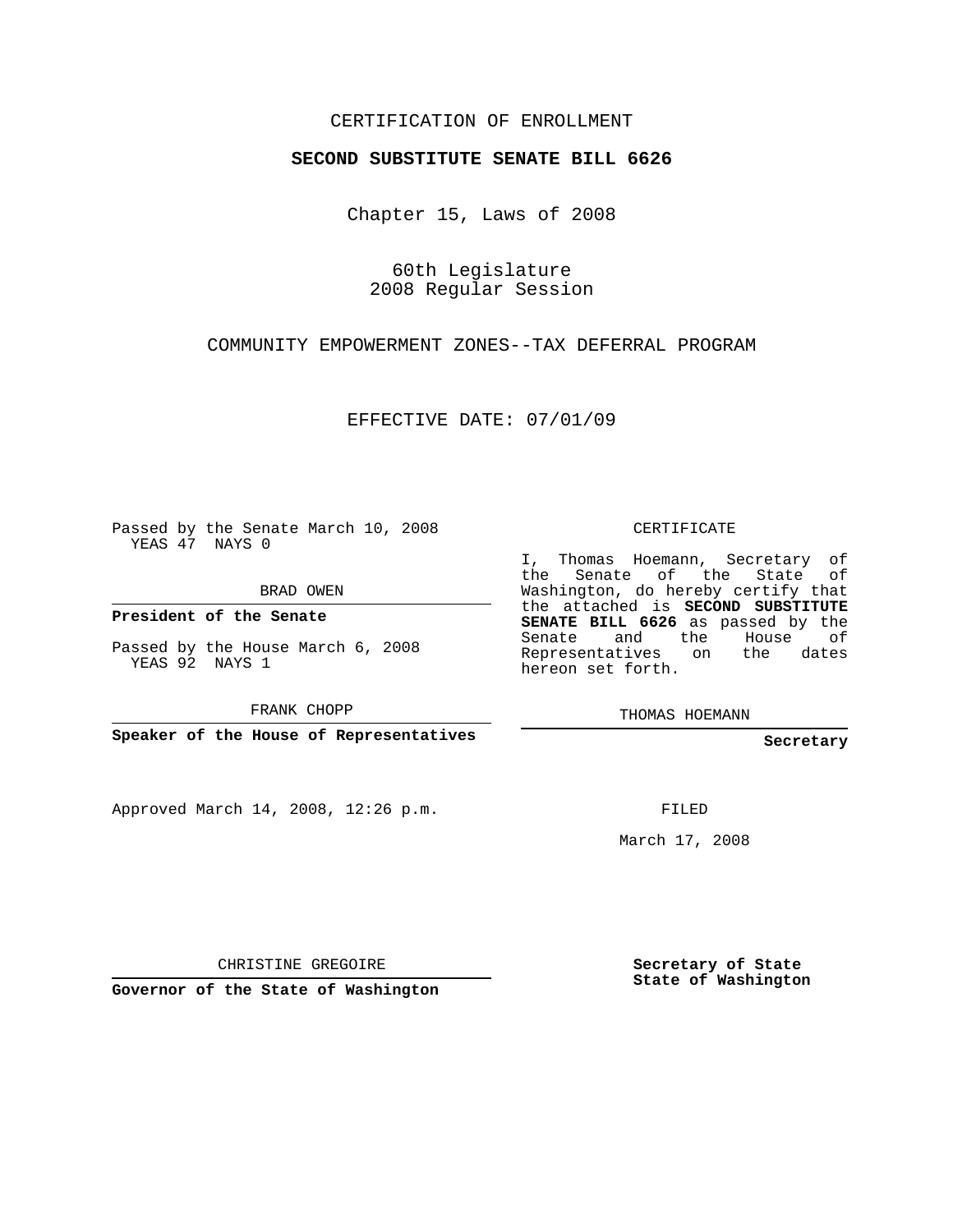## **SECOND SUBSTITUTE SENATE BILL 6626** \_\_\_\_\_\_\_\_\_\_\_\_\_\_\_\_\_\_\_\_\_\_\_\_\_\_\_\_\_\_\_\_\_\_\_\_\_\_\_\_\_\_\_\_\_

\_\_\_\_\_\_\_\_\_\_\_\_\_\_\_\_\_\_\_\_\_\_\_\_\_\_\_\_\_\_\_\_\_\_\_\_\_\_\_\_\_\_\_\_\_

AS AMENDED BY THE HOUSE

Passed Legislature - 2008 Regular Session

**State of Washington 60th Legislature 2008 Regular Session**

**By** Senate Ways & Means (originally sponsored by Senators Kilmer, Kastama, Rasmussen, Regala, Franklin, Marr, Carrell, and Shin)

READ FIRST TIME 02/28/08.

 AN ACT Relating to creating a sales and use tax deferral program for eligible investment projects in community empowerment zones; amending RCW 82.63.030; reenacting and amending RCW 82.32.590 and 82.32.600; adding a new chapter to Title 82 RCW; and providing an effective date.

BE IT ENACTED BY THE LEGISLATURE OF THE STATE OF WASHINGTON:

 NEW SECTION. **Sec. 1.** The definitions in this section apply throughout this chapter unless the context clearly requires otherwise. (1) "Applicant" means a person applying for a tax deferral under this chapter.

 (2) "Corporate headquarters" means a facility or facilities where corporate staff employees are physically employed, and where the majority of the company's management services are handled either on a regional or a national basis. Company management services may include: Accounts receivable and payable, accounting, data processing, distribution management, employee benefit plan, financial and securities accounting, information technology, insurance, legal, merchandising, payroll, personnel, purchasing procurement, planning, reporting and compliance, research and development, tax, treasury, or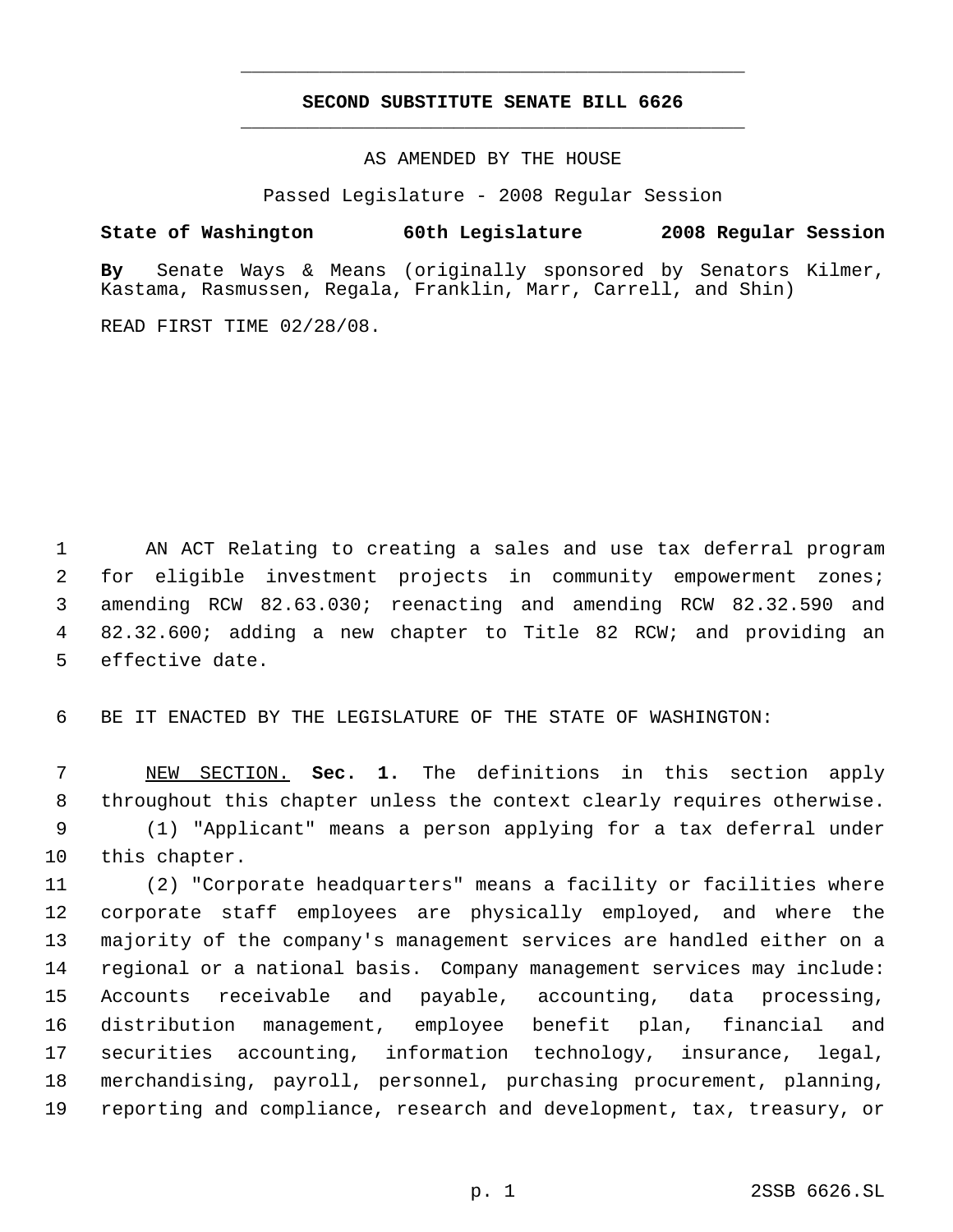other headquarters-related services. "Corporate headquarters" does not include a facility or facilities used for manufacturing, wholesaling, or warehousing.

(3) "Department" means the department of revenue.

 (4) "Eligible area" means a designated community empowerment zone approved under RCW 43.31C.020.

 (5)(a) "Eligible investment project" means an investment project in a qualified building or buildings in an eligible area, as defined in subsection (4) of this section, which will have employment at the qualified building or buildings of at least three hundred employees in qualified employment positions, each of whom must earn for the year reported at least the average annual wage for the state for that year as determined by the employment security department.

 (b) The lessor or owner of a qualified building or buildings is not eligible for a deferral unless:

 (i) The underlying ownership of the building or buildings vests exclusively in the same person; or

 (ii)(A) The lessor by written contract agrees to pass the economic benefit of the deferral to the lessee;

 (B) The lessee that receives the economic benefit of the deferral agrees in writing with the department to complete the annual survey 22 required under section 2 of this act; and

 (C) The economic benefit of the deferral passed to the lessee is no less than the amount of tax deferred by the lessor and is evidenced by written documentation of any type of payment, credit, or other financial arrangement between the lessor or owner of the qualified building and the lessee.

 (6) "Investment project" means a capital investment of at least thirty million dollars in a qualified building or buildings including tangible personal property and fixtures that will be incorporated as an ingredient or component of such buildings during the course of their construction, and including labor and services rendered in the planning, installation, and construction of the project.

 (7) "Manufacture" has the same meaning as provided in RCW 82.04.120.

 (8) "Operationally complete" means a date no later than one year from the date the project is issued an occupancy permit by the local permit issuing authority.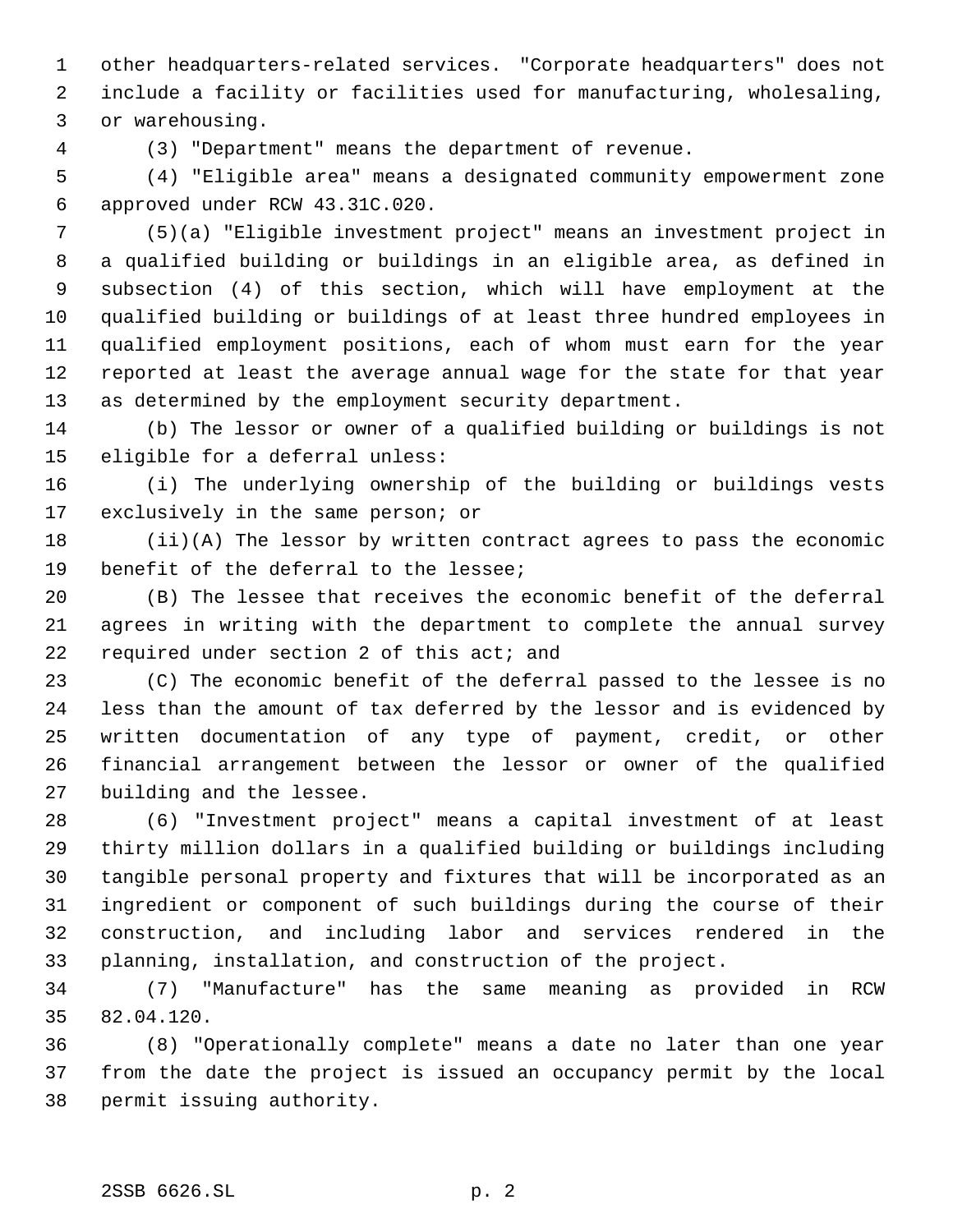(9) "Person" has the same meaning as provided in RCW 82.04.030.

 (10) "Qualified building or buildings" means construction of a new structure or structures or expansion of an existing structure or structures to be used for corporate headquarters. If a building is used partly for corporate headquarters and partly for other purposes, the applicable tax deferral is determined by apportionment of the costs of construction under rules adopted by the department.

 (11) "Qualified employment position" means a permanent full-time employee employed in the eligible investment project during the entire tax year. The term "entire tax year" means a full-time position that is filled for a period of twelve consecutive months. The term "full- time" means at least thirty-five hours a week, four hundred fifty-five hours a quarter, or one thousand eight hundred twenty hours a year.

 (12) "Recipient" means a person receiving a tax deferral under this chapter.

 (13) "Warehouse" means a building or structure, or any part thereof, in which goods, wares, or merchandise are received for storage for compensation.

 (14) "Wholesale sale" has the same meaning as provided in RCW 82.04.060.

 NEW SECTION. **Sec. 2.** (1) Application for deferral of taxes under this chapter can be made at any time prior to completion of construction of a qualified building or buildings, but tax liability incurred prior to the department's receipt of an application may not be deferred. The application must be made to the department in a form and manner prescribed by the department. The application must contain information regarding the location of the investment project, the applicant's average employment in the state for the prior year, estimated or actual new employment related to the project, estimated or actual wages of employees related to the project, estimated or actual costs, time schedules for completion and operation, and other information required by the department. The department must rule on the application within sixty days.

 (2)(a) The legislature finds that accountability and effectiveness are important aspects of setting tax policy. In order to make policy choices regarding the best use of limited state resources the legislature needs information on how a tax incentive is used.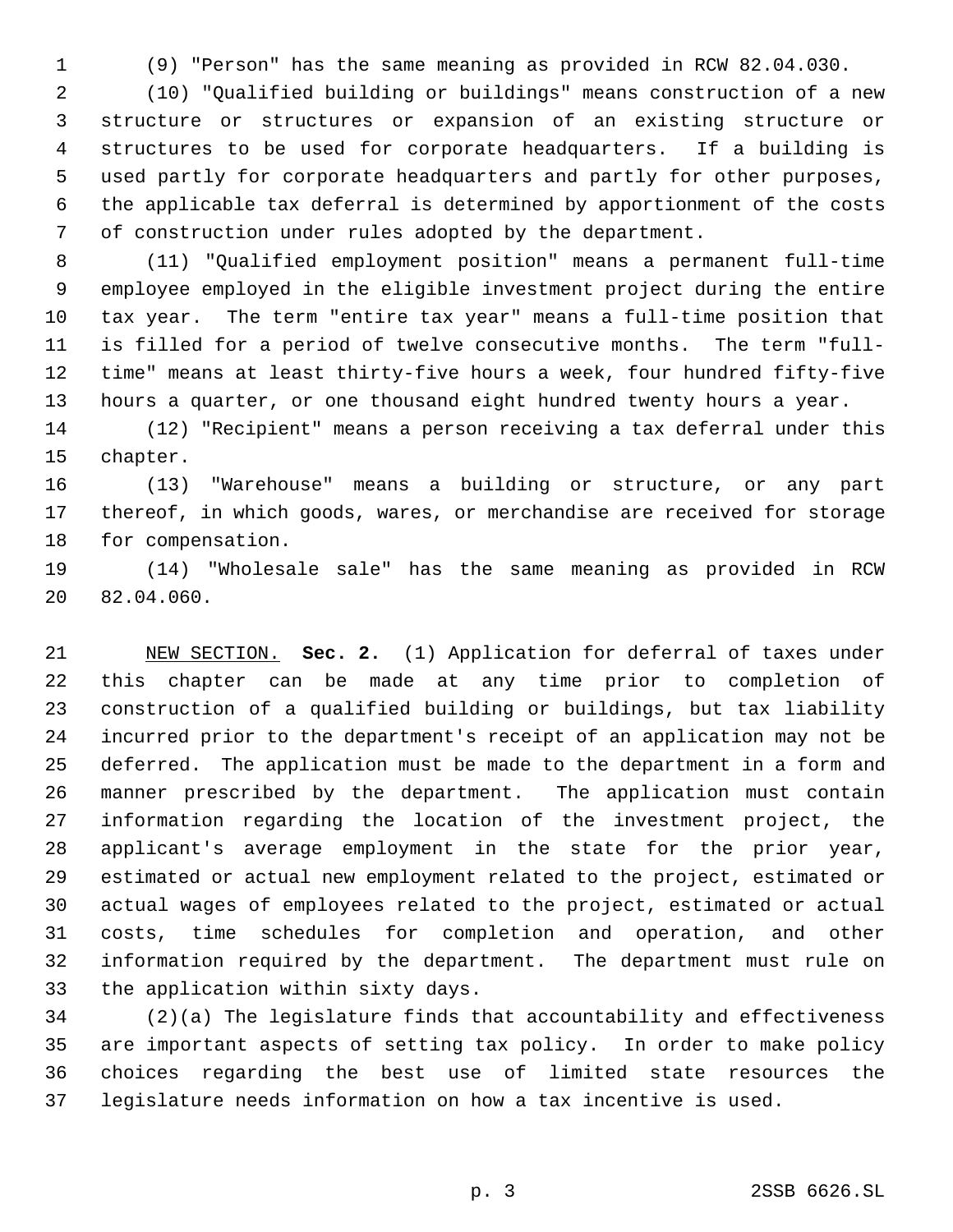(b) Applicants for deferral of taxes under this chapter must agree to complete an annual survey. If the economic benefits of the deferral are passed to a lessee as provided in section 1(5) of this act, the lessee must agree to complete the annual survey and the applicant is not required to complete the annual survey. The survey is due by March 31st of the year following the calendar year in which the investment project is certified by the department as having been operationally complete and the seven succeeding calendar years. The survey must include the amount of tax deferred. The survey must also include the following information for employment positions in Washington:

(i) The number of total employment positions;

 (ii) Full-time, part-time, and temporary employment positions as a percent of total employment;

 (iii) The number of employment positions according to the following wage bands: Less than thirty thousand dollars; thirty thousand dollars or greater, but less than sixty thousand dollars; and sixty thousand dollars or greater. A wage band containing fewer than three individuals may be combined with another wage band; and

 (iv) The number of employment positions that have employer-provided medical, dental, and retirement benefits, by each of the wage bands.

 (c) The department may request additional information necessary to measure the results of the deferral program, to be submitted at the same time as the survey.

 (d) All information collected under this subsection, except the amount of the tax deferral taken, is deemed taxpayer information under RCW 82.32.330 and is not disclosable. Information on the amount of tax deferral taken is not subject to the confidentiality provisions of RCW 82.32.330 and may be disclosed to the public upon request.

 (3) The department must use the information to study the tax deferral program authorized under this chapter. The department must report to the legislature by December 1, 2014, and December 1, 2018. The reports must measure the effect of the program on job creation, the number of jobs created for Washington residents, company growth, the introduction of new products, the diversification of the state's economy, growth in research and development investment, the movement of firms or the consolidation of firms' operations into the state, and such other factors as the department selects. If fewer than three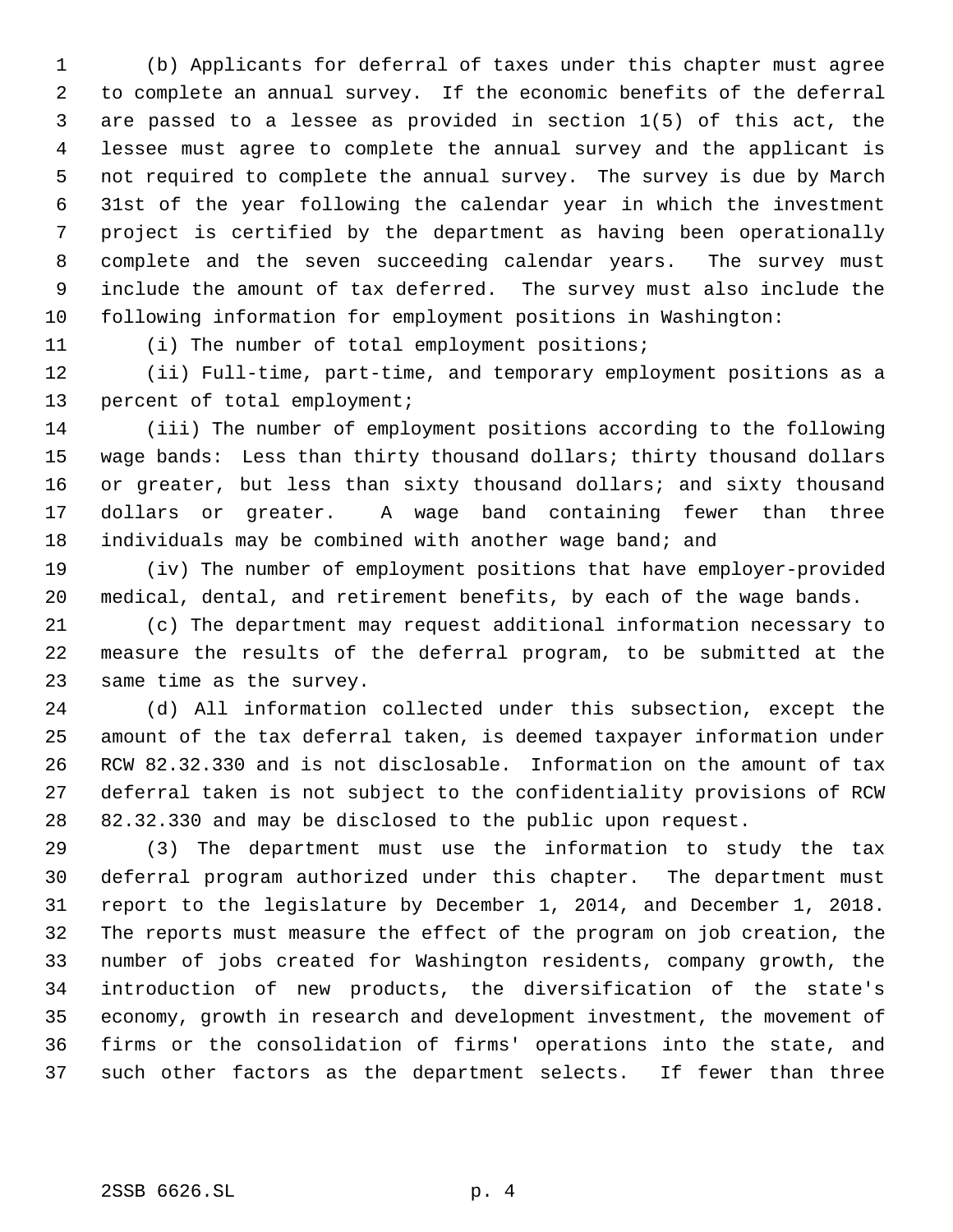deferrals are granted under this chapter, the department may not report statistical information.

 (4) Applications for deferral of taxes under this section may not be made after December 31, 2020.

 NEW SECTION. **Sec. 3.** (1) The department must issue a sales and use tax deferral certificate for state and local sales and use taxes due under chapters 82.08, 82.12, and 82.14 RCW on each eligible investment project meeting the requirements of this chapter.

 (2) No certificate may be issued for an investment project that has already received a deferral under chapter 82.60 or 82.63 RCW or this chapter, except that an investment project for qualified research and development that has already received a deferral may also receive an additional deferral certificate for adapting the investment project for use in pilot scale manufacturing.

 (3) The department must keep a running total of all deferrals granted under this chapter during each fiscal biennium.

 (4) The number of eligible investment projects for which the benefits of this chapter will be allowed is limited to two per biennium. The department must approve deferral certificates for completed applications on a first in-time basis. During any biennium, only one deferral certificate may be issued per community empowerment zone.

 **Sec. 4.** RCW 82.63.030 and 2004 c 2 s 5 are each amended to read as follows:

 (1) Except as provided in subsection (2) of this section, the department shall issue a sales and use tax deferral certificate for state and local sales and use taxes due under chapters 82.08, 82.12, and 82.14 RCW on each eligible investment project.

 (2) No certificate may be issued for an investment project that has 30 already received a deferral under chapter 82.60 ((or 82.61)) RCW or this chapter, except that an investment project for qualified research and development that has already received a deferral may also receive an additional deferral certificate for adapting the investment project for use in pilot scale manufacturing.

(3) This section shall expire January 1, 2015.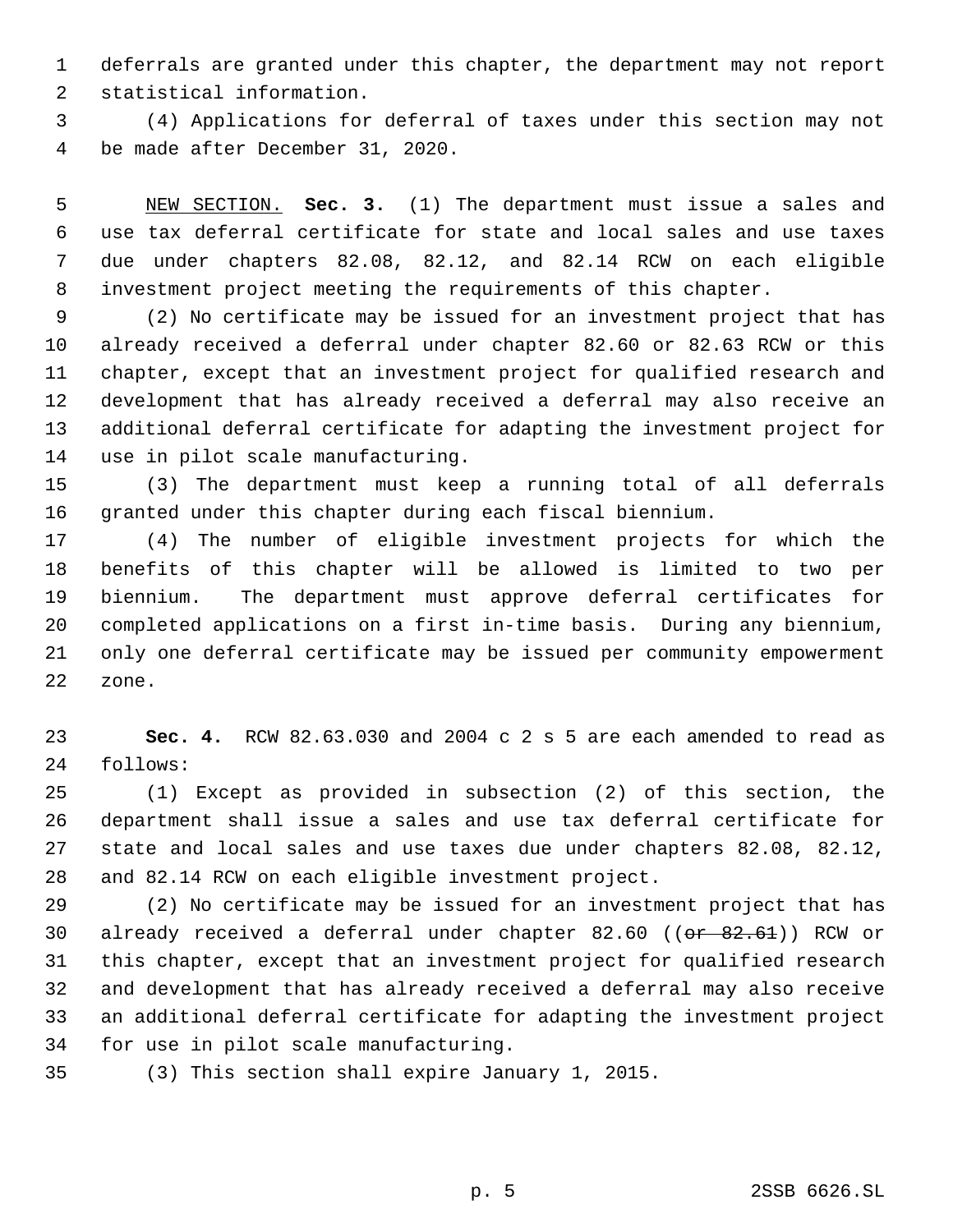NEW SECTION. **Sec. 5.** (1) Except as provided in subsection (2) of this section, taxes deferred under this chapter need not be repaid. (2)(a) If, on the basis of the survey under section 2 of this act or other information, the department finds that an investment project is no longer an "eligible investment project" under section 1 of this act at any time during the calendar year in which the investment project is certified by the department as having been operationally completed, or at any time during any of the seven succeeding calendar years, a portion of deferred taxes are immediately due according to the following schedule:

| 11 | Year in which use occurs | % of deferred taxes due |
|----|--------------------------|-------------------------|
| 12 | 1                        | 100%                    |
| 13 | 2                        | 87.5%                   |
| 14 | 3                        | 75%                     |
| 15 | $\overline{4}$           | 62.5%                   |
| 16 | 5                        | 50%                     |
| 17 | 6                        | 37.5%                   |
| 18 | 7                        | 25%                     |
| 19 | 8                        | 12.5%                   |

 (b) If a recipient of the deferral fails to complete the annual survey required under section 2 of this act by the date due, twelve and one-half percent of the deferred tax is immediately due. If the economic benefits of the deferral are passed to a lessee as provided in section 1(5) of this act, the lessee is responsible for payment to the extent the lessee has received the economic benefit.

 (c) If an investment project is meeting the requirement of section 1(5) of this act at any time during the calendar year in which the investment project is certified as having been operationally complete and the recipient of the deferral fails to complete the annual survey due under section 2 of this act, the portion of deferred taxes immediately due is the amount on the schedule in (a) of this subsection. If the economic benefits of the deferral are passed to a lessee as provided in section 1(5) of this act, the lessee is responsible for payment to the extent the lessee has received the economic benefit.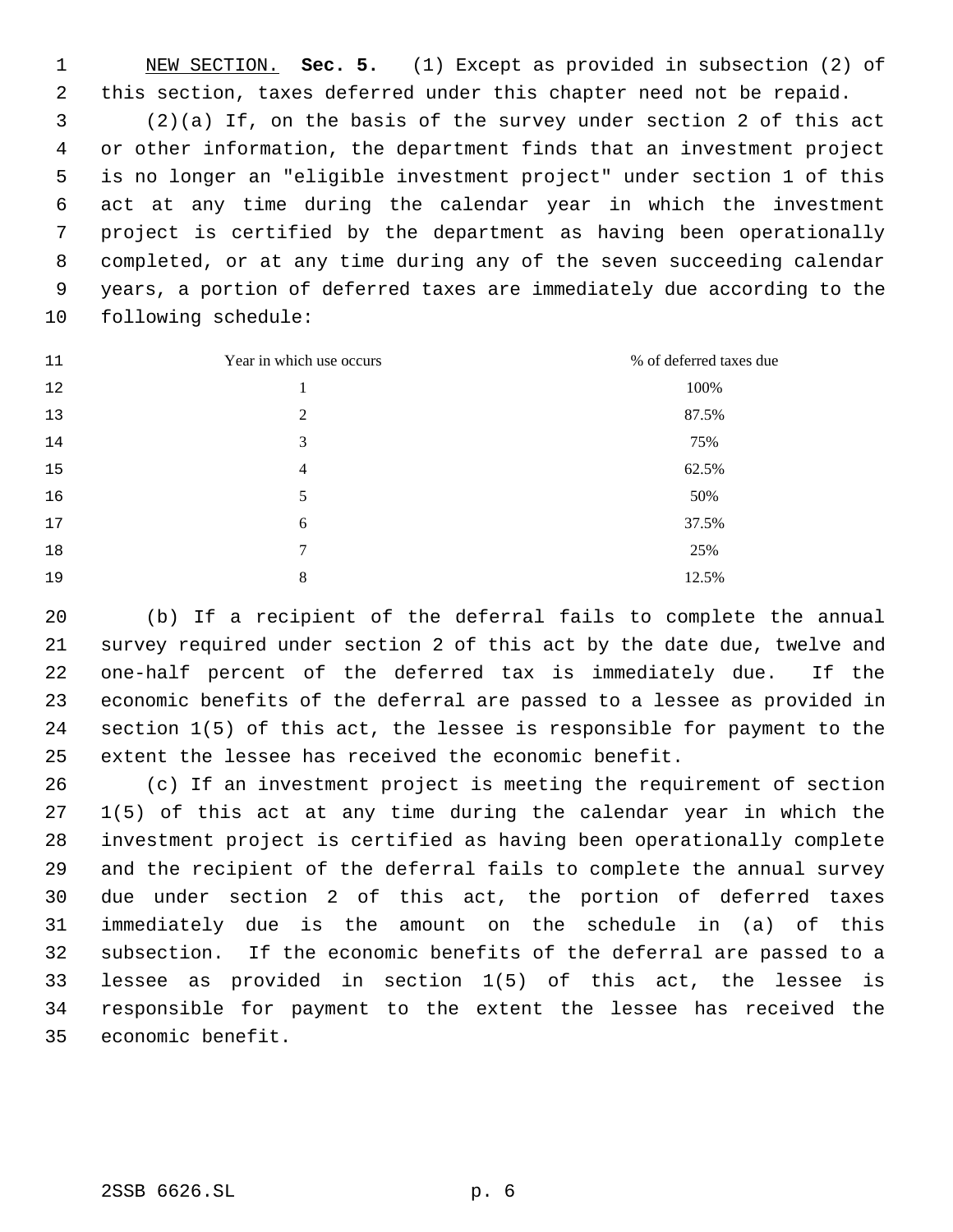(3) The department must assess interest at the rate provided for delinquent taxes, but not penalties, retroactively to the date of deferral. The debt for deferred taxes will not be extinguished by insolvency or other failure of the recipient. Transfer of ownership does not terminate the deferral. The deferral is transferred, subject to the successor meeting the eligibility requirements of this chapter, for the remaining periods of the deferral.

 NEW SECTION. **Sec. 6.** The qualified employment positions must be filled by the end of the calendar year following the year in which the project is certified as operationally complete. If a recipient does not meet the requirements for qualified employment positions by the end of the second calendar year following the year in which the project is certified as operationally complete, all deferred taxes are immediately due.

 **Sec. 7.** RCW 82.32.590 and 2006 c 354 s 17, 2006 c 300 s 10, 2006 c 177 s 8, 2006 c 112 s 7, and 2006 c 84 s 7 are each reenacted and amended to read as follows:

 (1) If the department finds that the failure of a taxpayer to file an annual survey or annual report under RCW 82.04.4452, 82.32.5351, 82.32.650, 82.32.635, 82.32.640, 82.32.630, 82.32.610, section 2 of 21 this act, or 82.74.040 by the due date was the result of circumstances beyond the control of the taxpayer, the department shall extend the time for filing the survey or report. Such extension shall be for a period of thirty days from the date the department issues its written notification to the taxpayer that it qualifies for an extension under this section. The department may grant additional extensions as it deems proper.

 (2) In making a determination whether the failure of a taxpayer to file an annual survey or annual report by the due date was the result of circumstances beyond the control of the taxpayer, the department shall be guided by rules adopted by the department for the waiver or cancellation of penalties when the underpayment or untimely payment of any tax was due to circumstances beyond the control of the taxpayer.

 **Sec. 8.** RCW 82.32.600 and 2007 c 54 s 23 and 2007 c 54 s 22 are each reenacted and amended to read as follows: